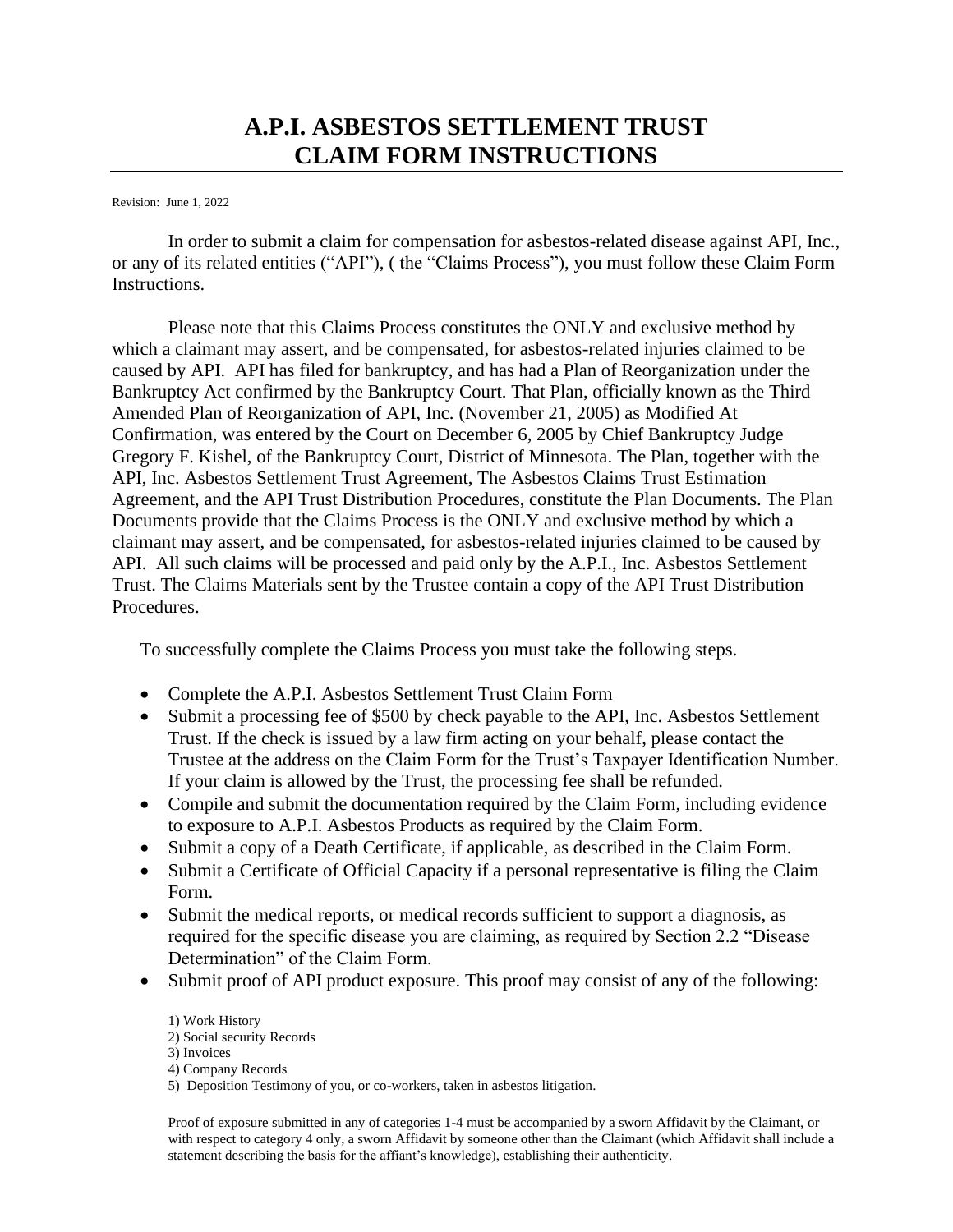## **A.P.I. ASBESTOS SETTLEMENT TRUST CLAIM FORM INSTRUCTIONS Page** 2

• Submit your claim form, processing fee, and supporting documentation within nine (9) months of your receipt of these Claims Materials.

Claim forms must be typed. To have a Word copy of the claim form e-mailed to you, please send a request to info@apiincasbestossettlementtrust.com. **Claim forms and all supporting documentation must be converted to PDF format upon completion, and submitted via e-mail to info@apiincasbestossettlementtrust.com.** Please type "New Claim to API Trust of [claimant's name]" in the subject line.

The \$500 check should be mailed to:

A.P.I., Inc. Asbestos Settlement Trust P.O. Box 48533 Minneapolis, MN 55448-0533

Upon completion of the Claims Process, the Trustee will make a claim determination as called for in the Trust Distribution Procedures.

## **Payment of Approved Claims**

If your claim is approved by the Trustee, the claim will be categorized by the A.P.I., Inc. Asbestos Settlement Trust in an amount determined by the Trustee, based upon the Trustee's determination of the Disease Category, as described as Section 5.1 of the TDP. An Approved Claimant will be entitled a pro rata payment of the approved claim and such future pro rata payments, as are approved by the Trustee, until the claim is determined by the Trustee to be paid in full, all as described in the Plan Documents and the TDP.

The Trustee has complete discretion to determine the timing of payments, including suspending payments, as described in the Plan Documents and the TDP.

Payment from the Trust is conditional upon the Trustee's receipt of a fully-executed Release (in the form proscribed by the Trustee), including certain Settling Insurer Releases, as are required by the Trustee. Upon the Trustee's approval of a claim, the Trustee will provide the required Release(s) for signature by, or on behalf, of the Claimant.

Upon approval of a claim, the Trustee will advise in writing how, when, and in what pro rata amount(s) payment will be made.

#### Appeal or Review of Trust Evaluation of a Claim

Claimants who reject the Trust's determination and who dispute the Trustee's decision as to their eligibility for payment, disease categorization, or the amount of the Trust's offer, must initiate arbitration pursuant to procedures set forth in Sections 5.1(i) and 5.2 of the TDP. Pursuant to Section 5.2 of the TDP, only after claimants have rejected a non-binding arbitration award may they file suit against the Trust. The Trustee shall have the right to